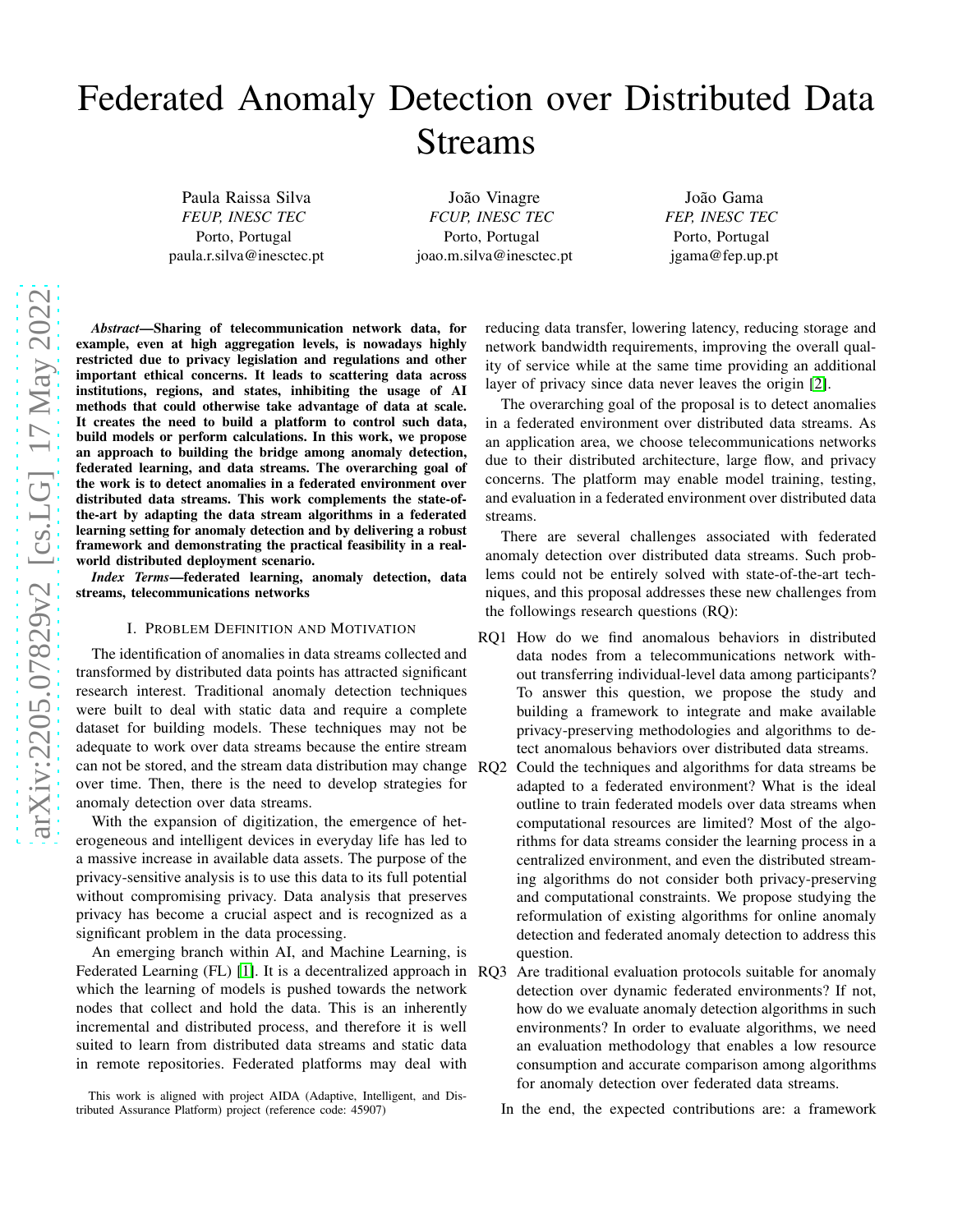with a set of federated algorithms for anomaly detection over distributed data streams; a federated architectural outline containing the framework and additional components that can be easily deployed; an evaluation methodology specifically for data streams algorithms in federated environments.

## II. PROPOSAL OUTLINE

This proposal aims to develop federated learning (FL) methods by adapting existing machine learning algorithms or developing new ones to work on an FL framework. The proposed approach contemplates the following activities: framework development, algorithms for federated anomaly detection over data streams, and evaluation methods. As an application area, we consider telecommunications use cases, such as service disruption detection and service abuse, which should be attended in the experimental step to validate the proposed approach. Finally, the research product will be a system prototype able to detect anomalies over data streams in a federated environment.

## *A. Framework Development*

In this step, we will propose the modules of a framework for integrating and make available trustworthy methodologies and algorithms for anomaly detection. The approach should deal with real-time data in the context of federated learning. The framework may provide an integrated view of the learning process.

For this step, the proposal involves the following tasks: (i) define the federated architecture; (ii) privacy of federated learning; (iii) data integration; (iv) Interfaces for model developers and model clients; (v) Access the framework in terms of energetic efficiency, usability, and interoperability. The main outcome of this task will be the modules of a framework for integrating and make available trustworthy methodologies and algorithms for federated anomaly detection over data streams.

## *B. Algorithms for Federated Anomaly Detection over Data Streams*

The study of algorithms for federated anomaly detection over data streams step aims to build models capable of identifying anomalies in telecommunications network data. This activity will study the reformulation of existing algorithms for online anomaly detection and federated anomaly detection. We also consider the development of new techniques for federated online learning anomaly detection. The goal is to build the bridge between online learning and federated learning. The central idea is based on the computation of aggregated values on each data node, and the global model will be computed at the central node to minimize the number of calls to each data node.

For this step, the proposal involves the following tasks: (i) stream-based algorithms definition and implementation in the federated framework; (ii) distributed learning with computational and energy constraints; (iii) compliance with privacy regulations and best practices. The main outcome of this task will be a set of algorithms able to learn local models at the edge that can be combined in a federated learning scheme and with the ability to run under privacy and computational constraints.

## *C. Evaluation Methods*

The goal of evaluating the federated learning model is to find the ideal metrics for each type of problem. This activity will focus on the study of evaluation techniques for data streams and federated learning. For this step, the proposal involves the following tasks: (i) statistical metrics; (ii) system metrics. The expected outcome is a set of system and statistical metrics which best evaluate and validate models built with online anomaly detection algorithms in a federated environment.

|                                   | Reference         | Method                                                                                                      |
|-----------------------------------|-------------------|-------------------------------------------------------------------------------------------------------------|
| Stream-based<br>aproaches         | $\lceil 3 \rceil$ | Framework for anomaly detection<br>over high-velocity streams of mobile<br>network data.                    |
|                                   | [4]               | Hierarchical heavy hitter algorithm<br>forfraud detection in phonecalls.                                    |
|                                   | [5]               | Budget online learning algorithm to<br>detect anomalies in imbalanced data<br>streams                       |
| Federated learning<br>for anomaly | [6]               | Deep neural network for anomalyde-<br>tection in a blockchain                                               |
| detection                         | $\overline{17}$   | Anomalous self-learning for malware<br>detection in IoT devices.                                            |
|                                   | $\lceil 8 \rceil$ | Multi-task deep neural network (MT-<br>DNN-FL) federated network traffic.                                   |
|                                   | [9]               | Convolutional<br>neural<br>$network-$<br>longshort-term memory (AMCNN-<br>LSTM) forIndustrial IoT Networks. |

#### **REFERENCES**

- [1] C. Zhang, Y. Xie, H. Bai, B. Yu, W. Li, and Y. Gao, "A survey on federated learning," *Knowl. Based Syst.*, vol. 216, p. 106775, 2021.
- <span id="page-1-0"></span>[2] Q. Yang, Y. Liu, Y. Cheng, Y. Kang, T. Chen, and H. Yu, "Federated learning," *Synthesis Lectures on Artificial Intelligence and Machine Learning*, vol. 13, no. 3, pp. 1–207, 2019.
- <span id="page-1-1"></span>[3] L. Rettig, M. Khayati, P. Cudré-Mauroux, and M. Piórkowski, "Online anomaly detection over big data streams," in *Applied Data Science - Lessons Learned for the Data-Driven Business*. Springer, 2019, pp. 289–312.
- <span id="page-1-2"></span>[4] B. Veloso, J. a. Gama, C. Martins, R. Espanha, and R. Azevedo, "A case study on using heavy-hitters in interconnect bypass fraud," *SIGAPP Appl. Comput. Rev.*, vol. 20, no. 3, p. 47–57, 2020.
- <span id="page-1-3"></span>[5] X. Liang, X. Song, K. Qi, J. Li, J. Liu, and L. Jian, "Anomaly detection aided budget online classification for imbalanced data streams," *IEEE Intelligent Systems*, pp. 1–8, 2021.
- <span id="page-1-4"></span>[6] D. Preuveneers, V. Rimmer, I. Tsingenopoulos, J. Spooren, W. Joosen, and E. Ilie-Zudor, "Chained anomaly detection models for federated learning: An intrusion detection case study," *Applied Sciences (Switzerland)*, vol. 8, no. 12, pp. 1–21, 2018.
- <span id="page-1-5"></span>[7] T. D. Nguyen, S. Marchal, M. Miettinen, H. Fereidooni, N. Asokan, and A. Sadeghi, "Dïot: A federated self-learning anomaly detection system for iot," in *39th IEEE International Conference on Distributed Computing Systems*. IEEE, 2019, pp. 756–767.
- <span id="page-1-6"></span>[8] Y. Zhao, J. Chen, D. Wu, J. Teng, and S. Yu, "Multi-task network anomaly detection using federated learning," in *Proceedings of the Tenth International Symposium on Information and Communication Technology*. ACM, 2019, pp. 273–279.
- <span id="page-1-7"></span>[9] M. Hao, H. Li, X. Luo, G. Xu, H. Yang, and S. Liu, "Efficient and privacy-enhanced federated learning for industrial artificial intelligence," *IEEE Trans. Ind. Informatics*, vol. 16, no. 10, pp. 6532–6542, 2020.